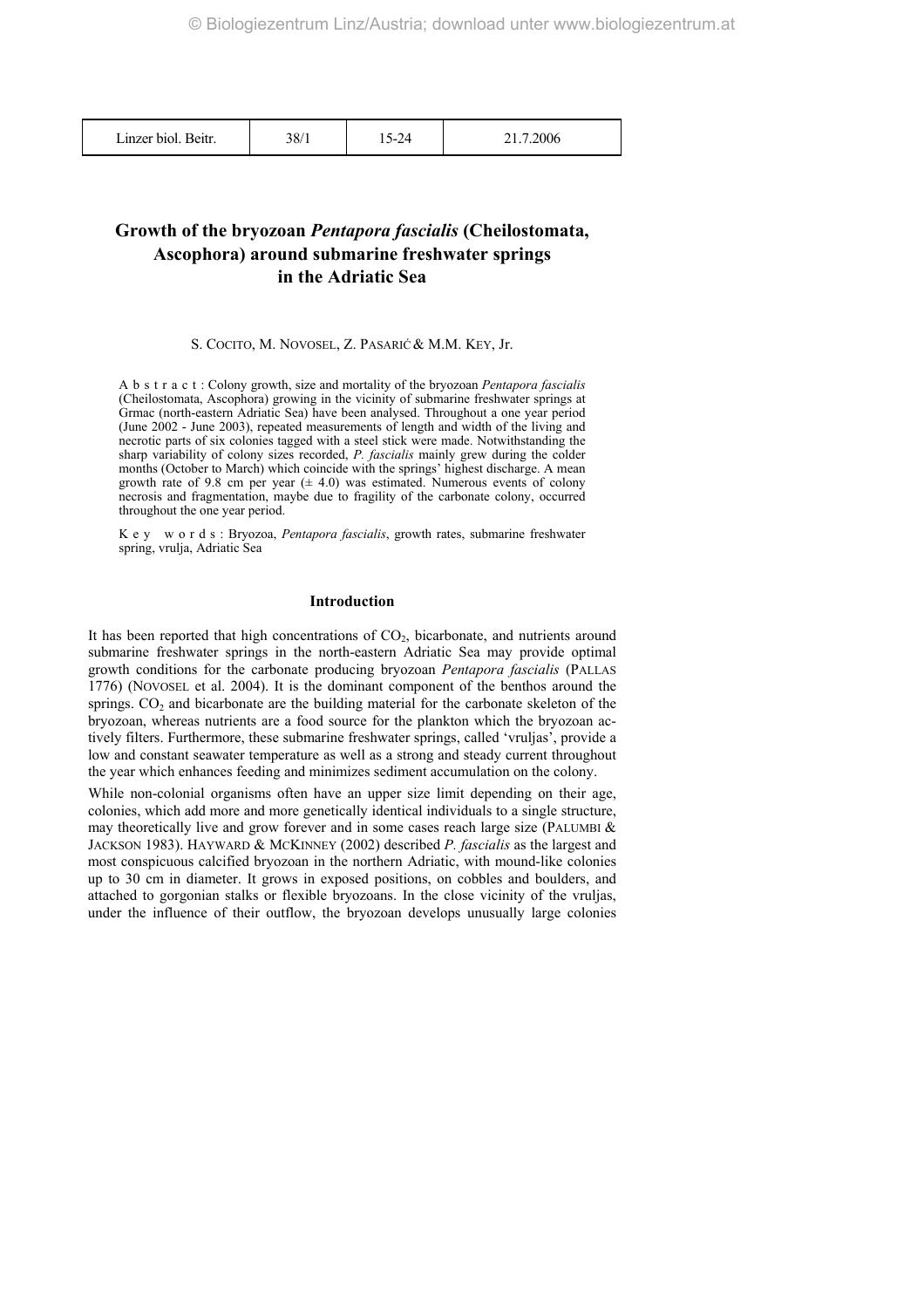(mean diameter  $65.8 \pm 21$  cm) (COCITO et al. 2004). There, the largest bryozoan colony size ever registered was found (diameter 100 cm). A recent record by NOVOSEL (2005) reported the presence of large colonies (diameter 50 to 80 cm) of the same species in the southern Adriatic Sea, in a narrow passage between two small islands characterised by constant and strong currents, but in a locality without vruljas. To date, field-based studies on growth rates of *P. fascialis* have been performed only in the Ligurian Sea (northwestern Mediterranean) (COCITO et al. 1998).

One of the most direct ways to measure colony growth rates is under laboratory conditions, but bryozoans are generally difficult to culture, and large, long-lived species have never been maintained in the laboratory for more than a few weeks (SMITH et al. 2001). Moreover, for large, fragile erect growth forms breakage during handling is a problem.

Growth dynamics of benthic species, particularly of colonial species, have usually been studied in the field using non-destructive methods, such as underwater photography. For erect species photography provides quantitative information on 2-dimensional variation of surface area covering the substrate, but measurements, such as extension rates of branched species, are more difficult (SGORBINI et al. 1996). As alternative solutions to the problem, other non-destructive methods have been used in the field: staining with Alizarin (SCHILLER 1993; BARNES 1995; COCITO & FERDEGHINI 1998) or Calcein (SMITH et al. 2001), and tagging with nylon tags (COCITO & FERDEGHINI 1998) or steel needle (CRUZ-PIÑON et al. 2003).

The aim of this study is to determine growth rates of the large carbonate producing bryozoan *P. fascialis* in its natural setting with a non-destructive method. Analysing the occurrence of unusually large colonies and the almost exclusive presence of the species around submarine freshwater springs in the karstic area of the northeastern Adriatic Sea is of great ecological relevance, both because it allows new insights on the biology of a large carbonate producing bryozoan and because quantification of these bioconstructions help in contributing to the carbonate budget evaluation for the Adriatic Sea. We here analyse growth, size and mortality, which are critical for understanding the biology of clonal organisms.

### **Materials and methods**

Velebit Channel, in the northeastern part of the Adriatic Sea, is a heavily karstified area where numerous submarine freshwater springs (or vrulias) are present (COCITO et al. 2004; NOVOSEL et al. 2004). Due to large quantities of freshwater inflow, the water in the Velebit Channel is characterized by 3 psu lower salinity and 1.5 to 3.0°C lower surface temperatures than outside the channel (SUPIĆ & ORLIĆ 1992; ORLIĆ et al. 2000). The temperature of the vruljas' outflow is low  $(10.5^{\circ}\text{C} \pm 0.3)$  and varies minimally throughout the year between about 10 and 14°C, while the temperature of ambient sea water varies throughout the year between about 8 and  $24^{\circ}$ C (15.1°C  $\pm$  3.7) (NOVOSEL et al. 2004).

*Pentapora fascialis* colonies were surveyed in the field by SCUBA diving at the locality of Grmac (44°52'41''N, 14°53'33''E), 5 km south of Sv. Juraj town (Fig. 1). At Grmac the coast is rocky and steep, and the cliff comprises a more or less vertical wall from 25 m below sea level to 20 m above.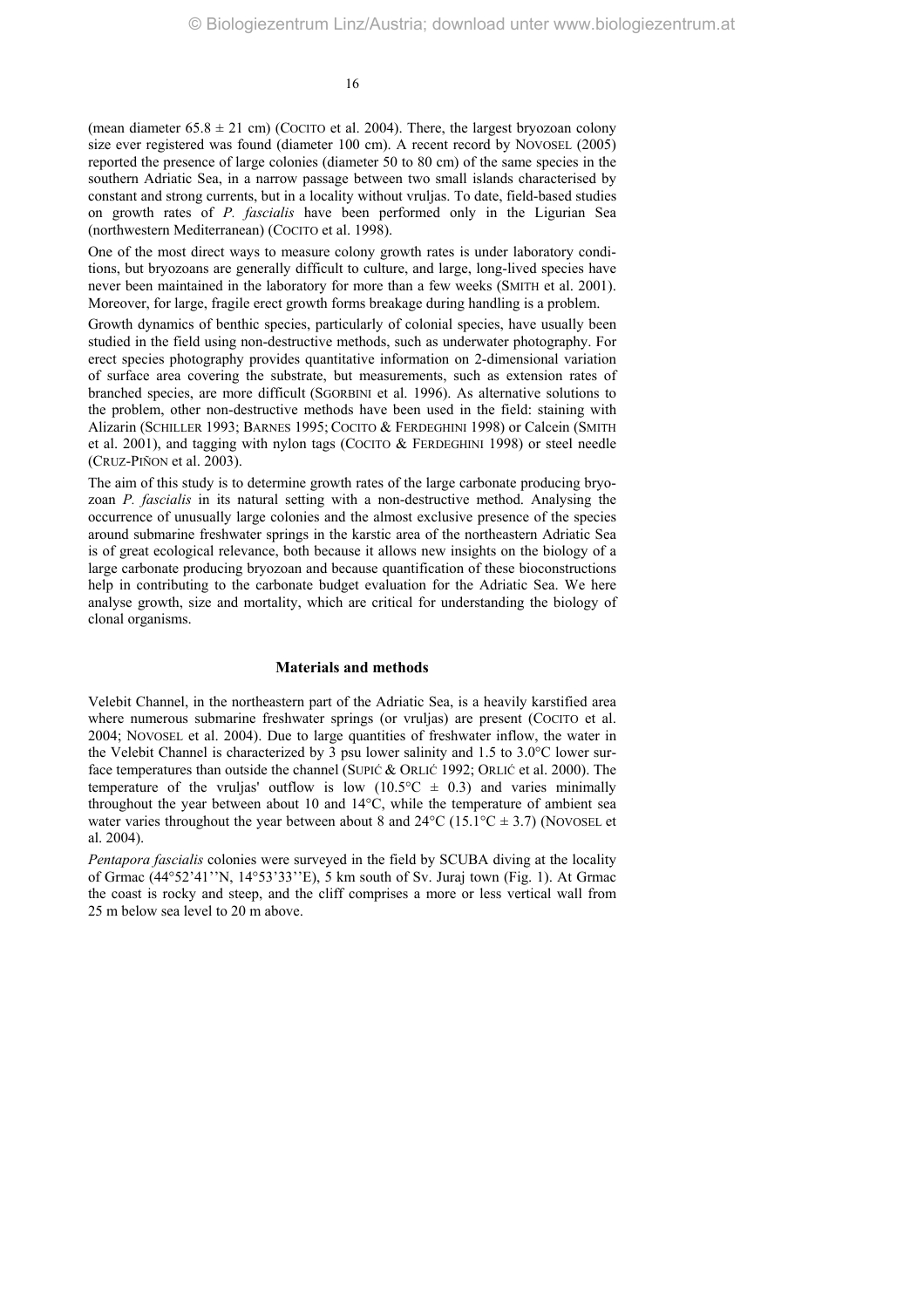In May 2002, on the rocky bottom from 20 to 23 m depth, six colonies of *P. fascialis* growing in the vicinity of vruljas outflow were selected. A stainless steel rod (0.3 cm in diameter and 50 cm long) was inserted along the main growth axis of each colony. Throughout a one year period, until June 2003, eight repeated measurements of the distance from the tip of each stick to the distal growing tip of the colony were made using a calliper (1 mm precision). Length and width of the living and necrotic parts of each colony were measured. Since *P. fascialis* is a colonial filter feeding animal, it has been considered that the 'area'  $(cm<sup>2</sup>)$ , i.e. length (both of living and necrotic parts of which each colony is composed) times width, is a better indicator of colony size. Net change in living colony area was calculated as the change of the living part of colonies. Three arbitrarily chosen periods of growth were analysed: the three month summer period (June 2002 to September 2002), the six month fall-winter period (September 2002 to March 2003) and 12 month period (June 2002 to June 2003).

### **Results**

The general appearance of the living parts of the colonies was bright orange with extruded lophophores during winter and spring. In contrast, during the summer and autumn, the colonies were pale orange with retracted lophophores, and partially covered by sediment and epibionts. Epibionts included algae, mainly Dictyotales, the serpulid *Salmacina dysteri*, and bryozoans (*Aetea truncata*, *Beania magellanica*, *B. mirabilis*, *Bugula fulva*, *Diplosolen obelia* and *Patinella radiata*). Epibionts mainly affected the side of the colony away from the vruljas outflow. Furthermore, living parts of the colonies always faced toward the vruljas. Another feature of *Pentapora fascialis* found near the vruljas was breakage of the colonies, probably due to their fragility and probably caused by strong currents. Colony fragments were seen lying at the base of the cliff on the sandy bottom.

Of the six colonies tagged, only five were included in this study as colony one was never found. Tables 1, 2 and 3 report length (cm) of the living and necrotic parts, and width (cm) of the entire colonies (living and necrotic combined) of *P. fascialis* measured in the field from May 2002 to June 2003. By measuring increment of colonies' length and width, a mean growth rate of approximately 9.8  $(\pm 4.0)$  cm per year was determined for *P. fascialis* in vruljas habitats. Interestingly, our measurements showed that *P. fascialis* growth rate was identical both into the length and the width of the colonies, since both measurements showed it grew about 9.8 cm per year.

The area of living and necrotic parts of the colonies did not show any clear temporal patterns (Fig. 2). However, during spring (March to May 2003) all colonies showed the largest area, while in summer (June to September 2002) both living and necrotic area of the colonies declined. Colonies 3 and 4 between June and September 2002 displayed a much smaller area than the other colonies. By March 2003, all the colonies were bigger than they were six months earlier. During the remainder of the year, particularly from March 2003 to May 2003, colonies 1 and 3 were reduced in area. Colonies 2, 4 and 5, during the rest of 2003 retained their same approximate area of both living and necrotic parts.

Analysis of change in colony area over time is illustrated in Tables 4 and 5. From June 2002 to September 2002, colony area, both of the whole colony (i.e. living plus necrotic parts) (Tab. 4) and of the living part (Tab. 5) decreased for three of the five colonies. When examining longer time frames, i.e., six months (from September 2002 to March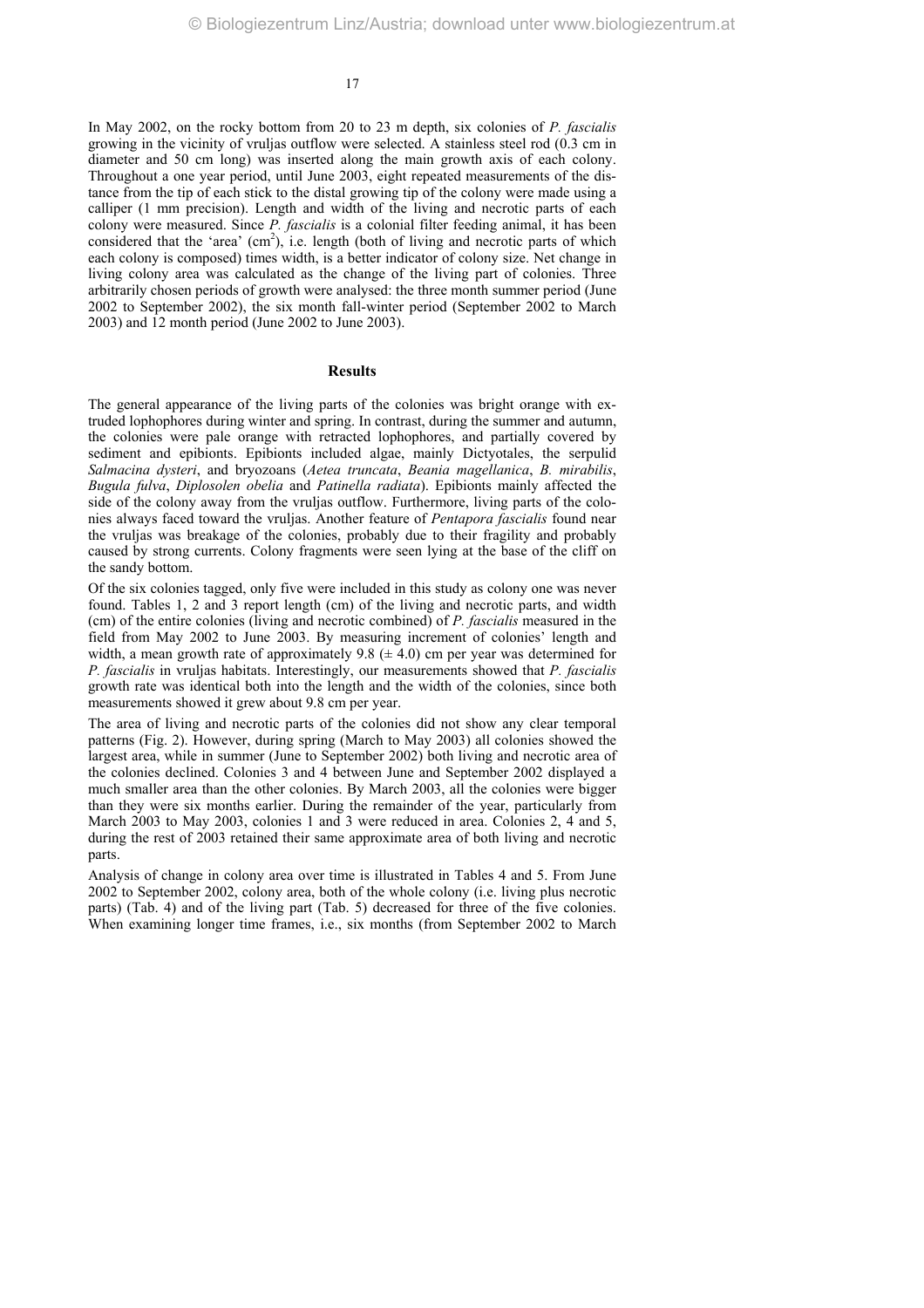2003) and twelve months (July 2002 to July 2003), colony area, both of the whole colony and living part, increased for all five colonies (Tab. 4-5).

# **Discussion**

Results showed that *Pentapora fascialis* colonies in the Velebit Channel grew very fast, despite frequent breakages. It could be hypothesised that this marked growth is due to the large quantities of carbonates and nutrients provided by the vrulias' outflows (NOVOSEL et al. 2004). Large carbonate colonies, such as *P. fascialis*, benefit from the rich source of building materials from the vruljas. Furthermore, low salinities and dissolved oxygen could result in fewer predators near the vruljas which may add to the fast growth rates, and the high current flows allow for less energetically costly feeding. These may be partially offset by the fragility of the colonies since numerous breakages were observed. Colony fragmentation could also be a method of asexual dispersal for *P. fascialis* (sensu MCKINNEY 1983) dispersal since broken parts of the colonies often continue to grow (Novosel, pers. obs.).

Our data suggest one of the fastest bryozoan growth rates ever recorded (9.8 cm/yr). By comparison, growth rate measurements performed in other localities showed about 3 cm/yr growth rate for *P. fascialis* from the Ligurian Sea, Italy (COCITO & FERDEGHINI 1998) and approximately 2 cm/yr for *P. foliacea* from the Bristol Channel, UK (PÄTZOLD et al. 1987), later classified by HAYWARD & RYLAND (1999) as the same species of *P. fascialis*. Published growth rate data for *P. fascialis* and other bryozoans are shown in Tab. 6.

The highly variable colony sizes observed during the one year of measurements made data interpretation difficult. The change in size of the living part of a colony resulted from two opposing processes: growth of newer parts of the colony and destruction of older ones. The increase in the size of the necrotic parts resulted from transformation of living parts to necrotic parts, whereas the decrease in the size of the necrotic parts resulted from breakage of the pre-existing necrotic parts. Such events are difficult to systematically observe, unless, for example, a permanent underwater still camera or video camera is used.

*Pentapora fascialis* colonies mainly grew during the colder months of the year, namely from September to March, which coincides with the vruljas' highest discharges (NOVOSEL et al. 2004). Together with the increase of the ambient seawater temperature and decrease of vruljas activity, namely from May to September, colonies showed the slowest growth and greatest breakage.

A number of factors are known to influence growth rates in sessile suspension-feeders. Quantity and quality of suspended food particles, degree of seasonal thermal variation and, specifically for carbonate bryozoans, the concentration of  $CO<sub>2</sub>$  and bicarbonate affect the development of colony size (MCKINNEY & JACKSON 1989). Field experiments should be addressed to better understand the prevailing influence of single environmental factors and to explain interactions among them in relation to the observed growth pattern within a peculiar environment such as that represented by submarine freshwater springs in the north-eastern Adriatic Sea.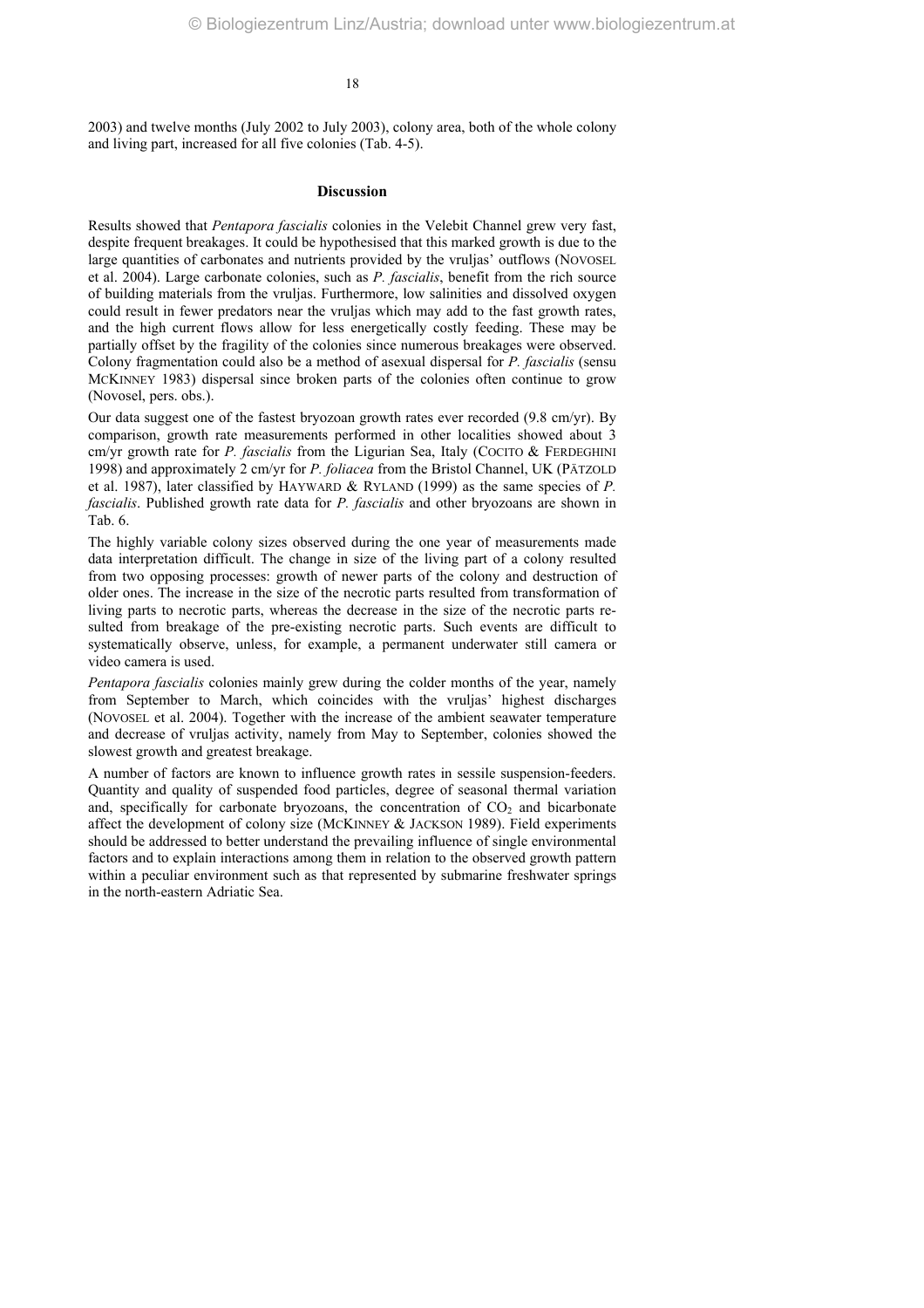#### **Acknowledgement**

Thanks to A. Peirano for the suggestion of using stainless steel stick for growth measurements and to A. Novosel and S. Sgorbini for help during the diving work. The support of the Ministry of Science, Education and Sport of the Republic of Croatia (Project No. 119125) and Croatian Diving Federation is acknowledged.

### **Resumé**

**Croissance du carbonate bryozoaire** *Pentapora fascialis* **(Cheilostomata, Ascophora) près des émissions sous-marines d'eau douce dans la mer Adriatique.** La croissance, la taille et la mortalité du carbonate bryozoaire *Pentapora fascialis* qui se développe près des émissions sousmarines d'eau douce à Grmac au nord-est de la mer Adriatique, ont été analysées. Pendant une année (Juin 2002 – Juin 2003), plusieurs mesures de la longueur et de la largeur des zones vivantes et nécrotiques des six colonies marquées avec une baguette d'acier ont été relevées. Malgré la grande variabilité de la taille des colonies, la croissance de *P. fascialis* s'est effectuée principalement la période la plus froide qui coïncide avec la plus forte activité des émissions sous-marines d'eau douce. Il a été estimé une croissance moyenne de 9.8 cm (± 3.96) par an. De nombreux évènements de nécrose et de fragmentation des colonies, qui sont probablement dus à la fragilité du squelette de carbonate, ont été enregistrés pendant cette année d'observations.

# **References**

- BADER B. (2000): Life cycle, growth rate and carbonate production of *Cellaria sinuosa.* In: HERRERA A.C. & J.B.C. JACKSON (Eds.): Proc. 11th IBA Conference. Smithsonian Tropical Research Institute, Balboa, Panama: 136-144.
- BADER B. & P. SCHÄFER (2005): Impact of environmental seasonality on stable isotope composition of skeletons of the temperate bryozoan *Cellaria sinuosa*. — Paleogeogr. Paleoclimatol. Paleoecol. **226**/1-2: 58-71.
- BARNES D.K.A. (1995): Seasonal and annual growth in erect species of Antarctic bryozoans. — J. Exp. Mar. Biol. Ecol. **188**: 181-198.
- BREY T., GUTT J., MACKENSEN A. & A. STARMANS (1998): Growth and productivity of the high Antarctic bryozoan *Melicerata oblique*. — Mar. Biol. **132**: 327–333.
- BREY T., GERDES D., GUTT J., MACKENSEN A. & A. STARMANS (1999): Growth and age of the Antarctic bryozoan *Cellaria incula* on the Weddell Sea shelf — Antarctic Science **11**: 408–414.
- COCITO S., SGORBINI S. & C.N. BIANCHI (1998): Aspects of the biology of the bryozoan *Pentapora fascialis* in the north-western Mediterranean. — Mar. Biol. **131**: 73-82.
- COCITO S. & F. FERDEGHINI (1998): Marcatura con colorante ed etichettatura: due metodi per misurare la crescita in briozoi calcificati. — In: PICCAZZO M. (Ed.): Atti XII Congr. AIOL, Genova **2**: 351-358.
- COCITO S., NOVOSEL M. & A. NOVOSEL (2004): Carbonate bioformations around underwater springs in the north-eastern Adriatic Sea. — Facies **50**: 13-17.
- CRUZ-PIÑON G., CARRICART-GANIVET J.P. & J. ESPINOZA-AVALOS (2003): Monthly skeletal extension rates of the hermatypic corals *Montastrea* annularis and *Montastrea faveolata*: biological and environmental controls. — Mar. Biol. **143**: 491-500.
- EGGLESTON D. (1972): Patterns of reproduction in the marine Ectoprocta of the Isle of Man. — J. Nat. Hist. **6**: 31-38.
- HAYWARD P.J. & F.K. MCKINNEY (2002): Northern Adriatic Bryozoa from the vicinity of Rovinj, Croatia. — Bull. Am. Museum Nat. Hist. **270**: 1-139.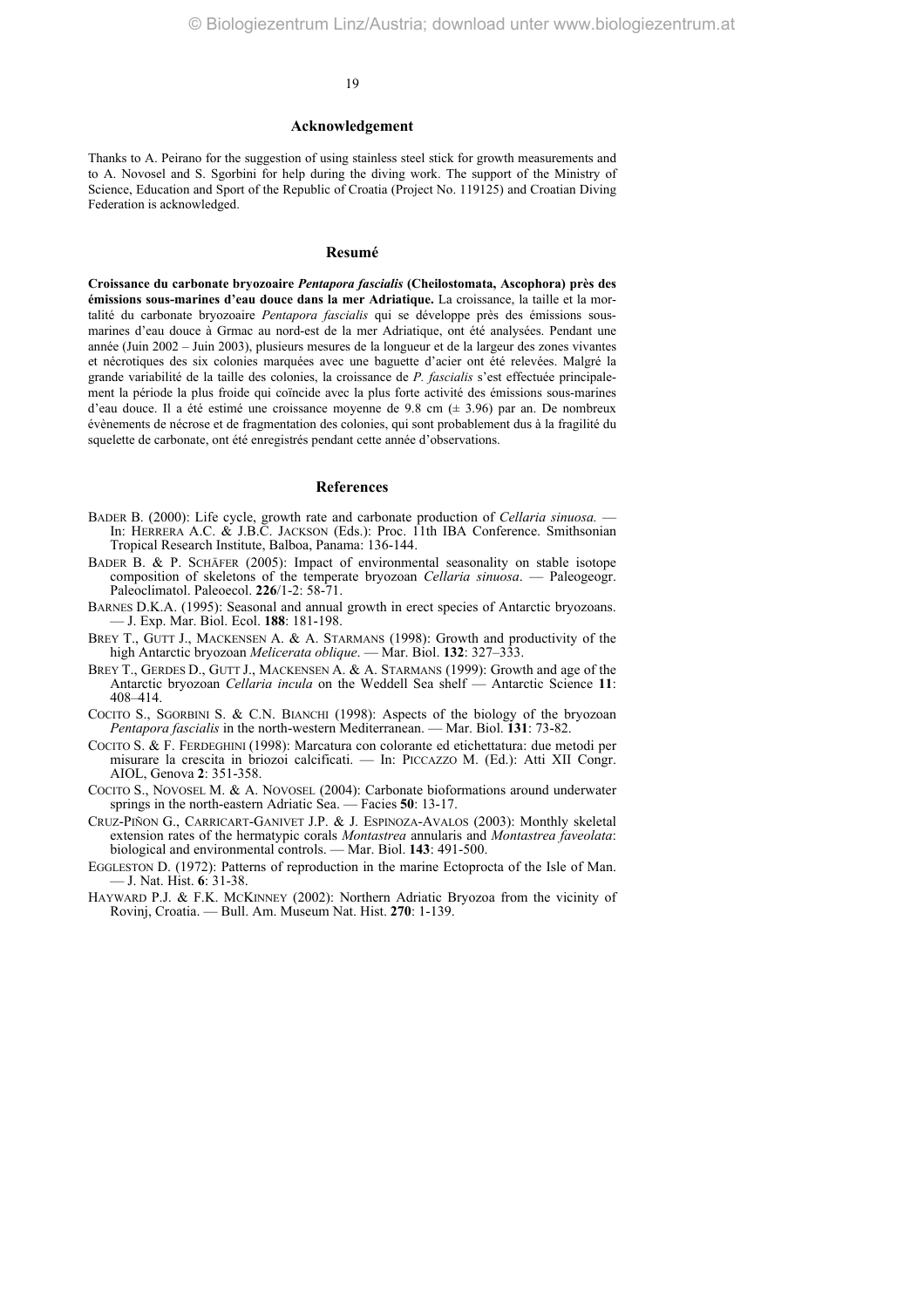- HAYWARD P.J. & J.S. RYLAND (1999): Cheilostomatous Bryozoa, part 2: Hippothooidea-Celleporoidea. — In: BARNES R.S.K. & J.H. CROTHERS (Eds.): Synopses of the British Fauna (New Series). Field Studies Council, Shrewsbury: 1-416.
- MCKINNEY F.K. & J.B.C. JACKSON (1989): Bryozoan evolution. Chicago University Press, Chicago: 1-233.
- MCKINNEY F.K. (1983): Asexual colony multiplication by fragmentation; an important mode of genet longevity in the Carboniferous bryozoan *Archimedes*. — Paleobiology **9**: 35-43.

NOVOSEL M. (2005): Bryozoans of the Adriatic Sea. — Denisia **16**: 231-246.

- NOVOSEL M., OLUJIĆ G., COCITO S. & A. POŽAR-DOMAC (2004): Submarine freshwater springs: a unique habitat for the bryozoan *Pentapora fascialis*. — In: MOYANO G.H.I., CANCINO J.M. & P.N. WYSE JACKSON (Eds.): Bryozoan Studies 2004. Balkema Publishers; Leiden, The Netherlands: 215-221.
- ORLIĆ M., LEDER N., PASARIĆ M. & A. SMIRČIĆ (2000): Physical properties and currents recorded during September and October 1998 in the Velebit Channel (East Adriatic). — Period. biol. **102**: 31-37.
- PALUMBI S.R. & J.B.C. JACKSON (1983): Ageing in modular organisms: ecology of zooid senescence in *Steginoporella* sp. (Bryozoa Cheilostomata). — Biol. Bull. **164**: 267-278.
- PÄTZOLD J., RISTEDT H & G. WEFER (1987): Rate of growth and longevity of a large colony of *Pentapora foliacea* (Bryozoa) recorded in their oxygen isotope profiles. — Mar. Biol. **96**: 535-538.
- SCHILLER C. (1993): Ecology of the symbiontic coral *Cladocora caespitosa* (L.) (Faviidae, Scleractinia) in the Bay of Piran (Adriatic Sea): I. Distribution and biometry.  $-$  P. S. Z. N. I: Mar. Ecol. **14**: 205-219.
- SGORBINI S., COCITO S. & C.N. BIANCHI (1996): Underwater photography as a tool to monitor the population dynamics of a clonal organism. — Atti  $XI^{\circ}$  Congr. A.I.O.L: 819-826.
- SMITH A.M., STEWART B., KEY JR. M.M. & C.M. JAMET (2001): Growth and carbonate production by *Adeonellopsis* (Bryozoa: Cheilostomata) in Doubtful Sound, New Zealand. — Paleogeogr. Paleoclimatol. Paleoecol. **175**: 201-210.

STEBBING A.R.D. (1971): Growth of *Flustra foliacea* (Bryozoa). — Mar. Biol. **9**: 267–273.

SUPIĆ N. & M. ORLIĆ (1992): Annual cycle of sea surface temperature along the east Adriatic coast. — Geofizika **9**: 79-97.

Author's addresses: S. COCITO

ENEA Marine Environment Research Centre P.O. Box 224, I-19100 La Spezia, Italy E-mail: silvia.cocito@santateresa.enea.it

Dr. Maja NOVOSEL

Faculty of Science, Dept. of Biology Rooseveltov trg 6, HR-10000 Zagreb, Croatia & Ecological Research Society Paks Vojnovićeva 19, HR-10362 Kašina, Croatia

Z. PASARIĆ Faculty of Science, Dept. of Geophysics Horvatovac bb, HR-10000 Zagreb, Croatia

M.M. KEY Jr. Dept. of Geology, Dickinson College P.O. Box 1773 Carlisle, PA 17013-2896, USA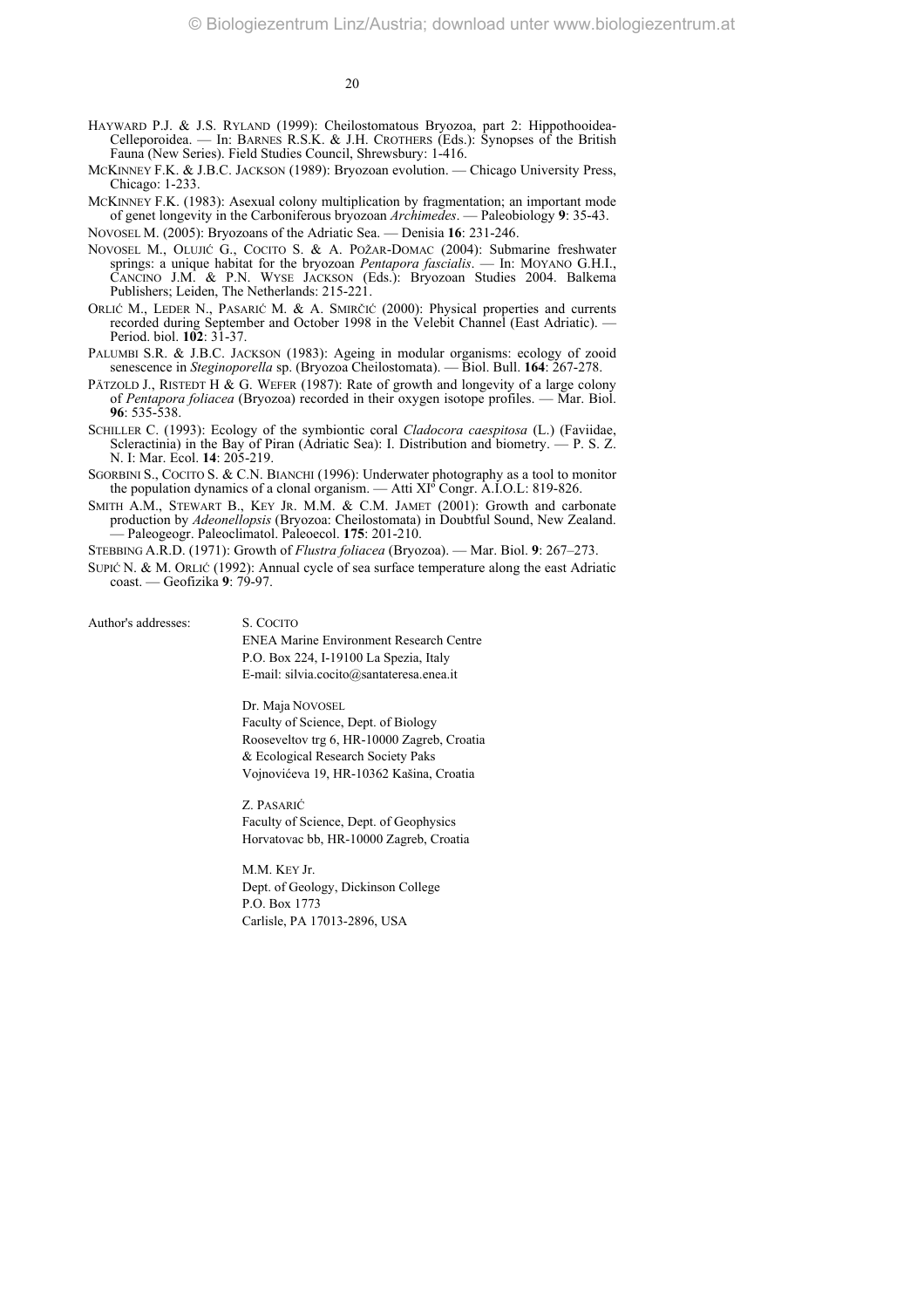

**Fig. 1**: The eastern Adriatic Sea with a detailed map of the study location.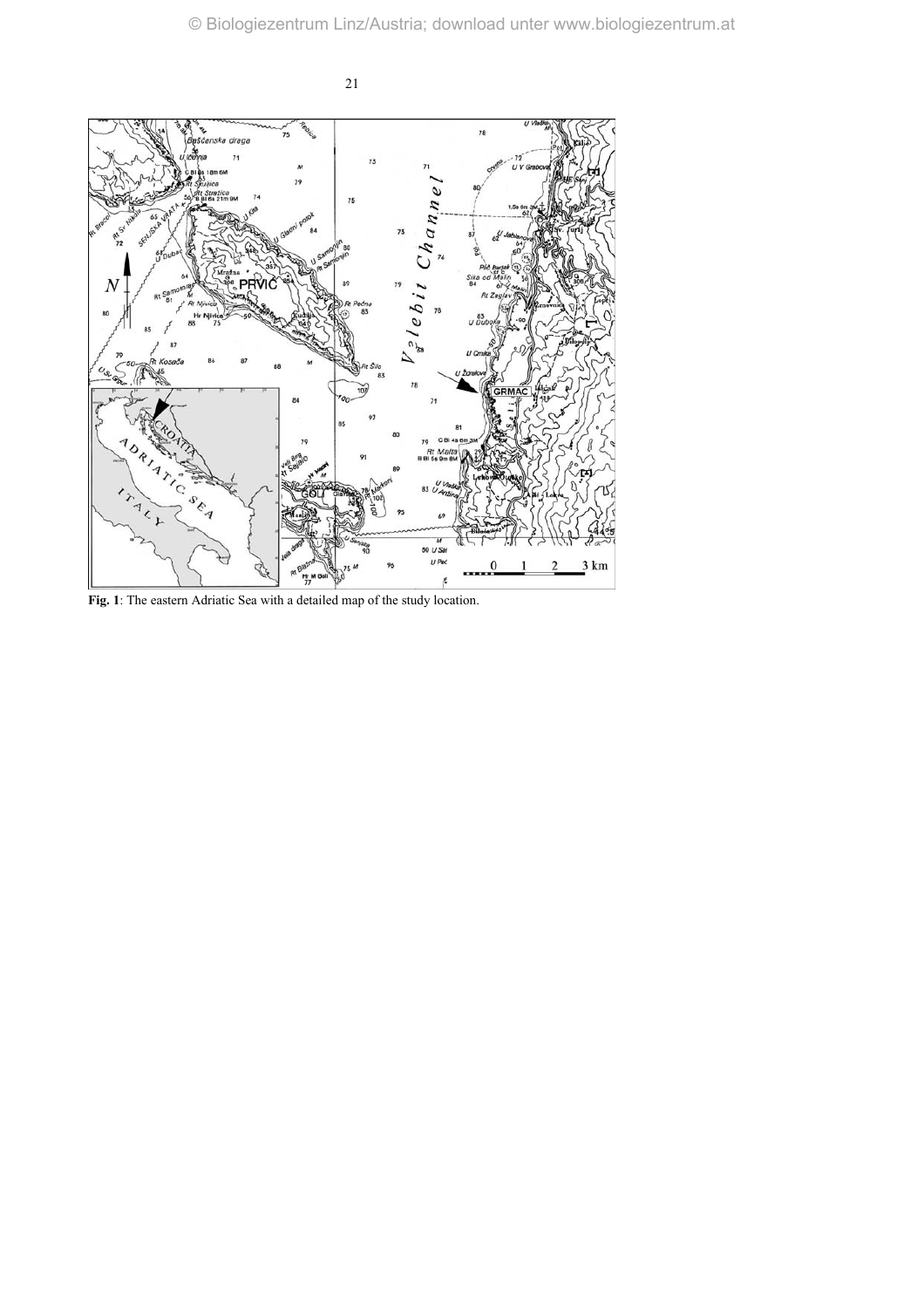

Fig. 2: Area variations (cm<sup>2</sup>) of living and necrotic parts of the five colonies of *Pentapora fascialis* monitored from June 2002 to June 2003.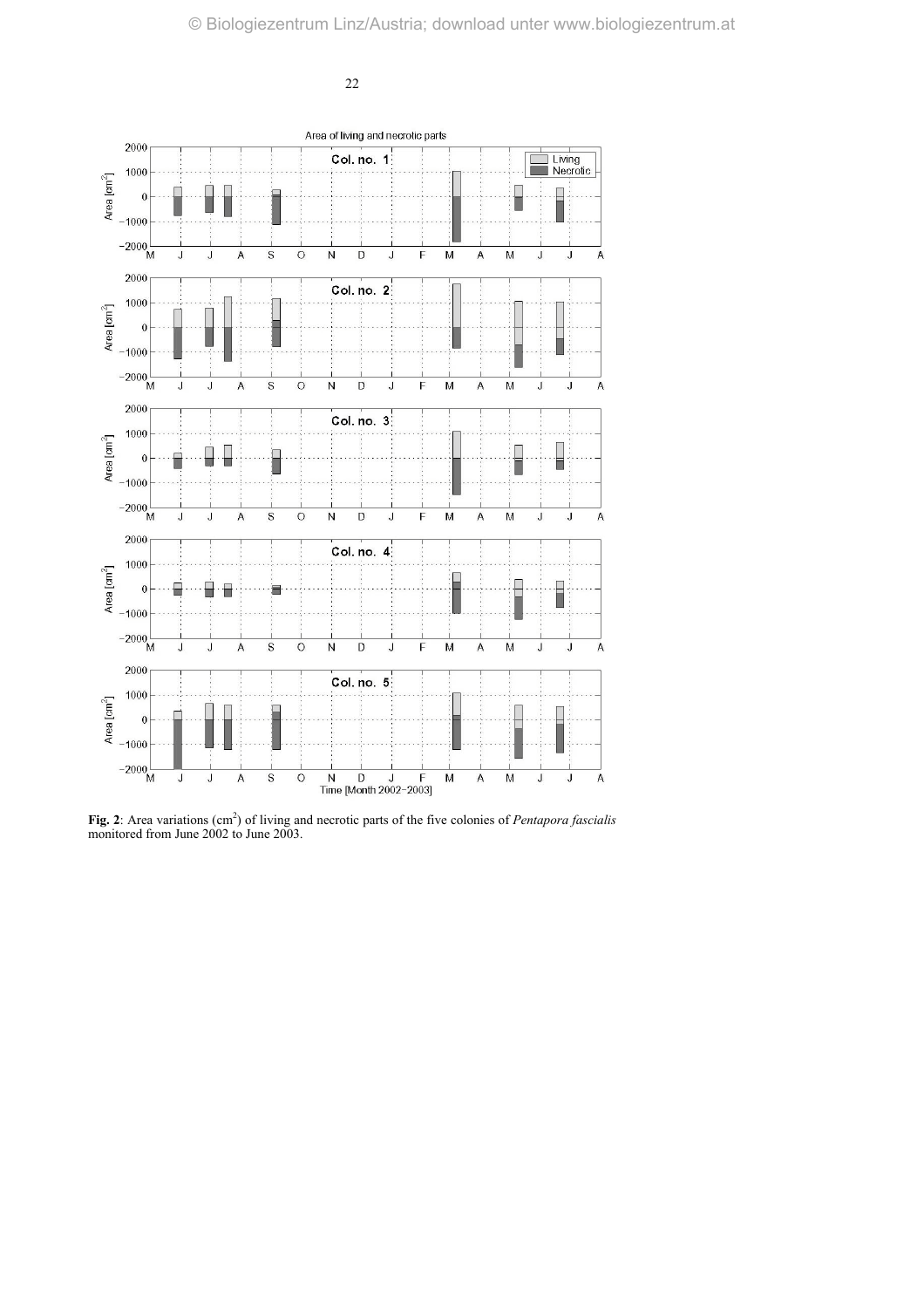| Colony    | May  | June | July | Sept | March | May  | June | Min  | Mean | Max SD |     |
|-----------|------|------|------|------|-------|------|------|------|------|--------|-----|
| number    | 02   | 02   | 02   | 02   | 03    | 03   | 03   |      |      |        |     |
|           | 10.0 | 10.0 | 10.0 | 5.0  | 16.0  | 14.0 | 15.0 | 5.0  | 11.4 | 16.0   | 3.8 |
| 2         | 14.0 | 16.0 | 19.0 | 13.0 | 25.0  | 25.0 | 23.0 | 13.0 | 19.3 | 25.0   | 5.1 |
| 3         | 9.0  | 15.0 | 35.0 | 10.0 | 27.0  | 24.0 | 27.0 | 9.0  | 21.0 | 35.0   | 9.8 |
| 4         | 8.0  | 9.0  | 10.0 | 5.0  | 10.0  | 18.0 | 17.0 | 5.0  | 11.0 | 18.0   | 4.8 |
| 5         | 7.0  | 11.0 | 10.0 | 5.0  | 15.0  | 16.0 | 12.0 | 5.0  | 11.0 | 16.0   | 4.0 |
| Min       | 7.0  | 9.0  | 10.0 | 5.0  | 10.0  | 14.0 | 12.0 |      |      |        |     |
| Mean      | 9.6  | 12.2 | 16.8 | 7.6  | 18.6  | 19.4 | 18.8 |      |      |        |     |
| Max       | 14.0 | 16.0 | 35.0 | 13.0 | 27.0  | 25.0 | 27.0 |      |      |        |     |
| <b>SD</b> | 2.7  | 3.1  | 10.9 | 3.7  | 7.2   | 4.9  | 6.1  |      |      |        |     |

**Table 1**: Summary statistics for the length (cm) of the living part of the colonies of *P. fascialis* measured in the field from May 2002 to June 2003. SD = standard deviation of the arithmetic mean.

**Table 2**: Summary statistics for the length (cm) of the necrotic part of the colonies of *P. fascialis* measured in the field from May 2002 to June 2003. SD = standard deviation of the arithmetic mean.

| Colony         | May  | June | July | Sept | March | May  | June | Min  | Mean | Max  | -SD |
|----------------|------|------|------|------|-------|------|------|------|------|------|-----|
| number         | 02   | 02   | 02   | 02   | 03    | 03   | 03   |      |      |      |     |
|                | 20.0 | 14.0 | 18.0 | 30.0 | 28.0  | 15.0 | 24.0 | 14.0 | 21.3 | 30.0 | 6.2 |
| 2              | 24.0 | 15.0 | 21.0 | 15.0 | 12.0  | 13.0 | 10.0 | 10.0 | 15.7 | 24.0 | 5.0 |
| 3              | 19.0 | 10.0 | 20.0 | 18.0 | 37.0  | 21.0 | 12.0 | 10.0 | 19.6 | 37.0 | 8.7 |
| $\overline{4}$ | 9.0  | 10.0 | 15.0 | 19.0 | 35.0  | 24.0 | 20.0 | 9.0  | 18.9 | 35.0 | 8.9 |
| 5              | 42.0 | 19.0 | 20.0 | 25.0 | 23.0  | 20.0 | 19.0 | 19.0 | 24.0 | 42.0 | 8.2 |
| Min            | 9.0  | 10.0 | 15.0 | 15.0 | 12.0  | 13.0 | 13.0 |      |      |      |     |
| Mean           | 22.8 | 13.6 | 18.8 | 21.4 | 27.0  | 18.6 | 17.0 |      |      |      |     |
| Max            | 42.0 | 19.0 | 21.0 | 30.0 | 37.0  | 24.0 | 24.0 |      |      |      |     |
| <b>SD</b>      | 12.1 | 3.8  | 2.4  | 6.0  | 10.1  | 4.5  | 5.8  |      |      |      |     |

**Table 3**: Summary statistics for the width (cm) of the living and necrotic parts colonies of *P. fascialis* measured in the field from May 2002 to June 2003. SD = standard deviation of the arithmetic mean.

| Colony    | May  | June | July | Sept | March | May  | June | Min  | Mean Max |      | SD.  |
|-----------|------|------|------|------|-------|------|------|------|----------|------|------|
| number    | 02   | 02   | 02   | 02   | 03    | 03   | 03   |      |          |      |      |
|           | 38.0 | 45.0 | 45.0 | 40.0 | 65.0  | 35.0 | 35.0 | 35.0 | 43.3     | 65.0 | 10.4 |
| 2         | 53.0 | 50.0 | 65.0 | 70.0 | 70.0  | 70.0 | 65.0 | 50.0 | 63.3     | 70.0 | 8.4  |
| 3         | 22.0 | 30.0 | 15.0 | 35.0 | 40.0  | 26.0 | 28.0 | 15.0 | 28.0     | 40.0 | 8.2  |
| 4         | 30.0 | 32.0 | 20.0 | 15.0 | 36.0  | 38.0 | 29.0 | 15.0 | 28.6     | 38.0 | 8.3  |
| 5         | 50.0 | 60.0 | 60.0 | 60.0 | 60.0  | 60.0 | 60.0 | 50.0 | 58.6     | 60.0 | 3.8  |
| Min       | 22.0 | 30.0 | 15.0 | 15.0 | 36.0  | 26.0 | 28.0 |      |          |      |      |
| Mean      | 38.6 | 43.4 | 41.0 | 44.0 | 54.2  | 45.8 | 43.4 |      |          |      |      |
| Max       | 53.0 | 60.0 | 65.0 | 70.0 | 70.0  | 70.0 | 65.0 |      |          |      |      |
| <b>SD</b> | 13.1 | 12.6 | 22.7 | 21.6 | 15.3  | 18.4 | 17.7 |      |          |      |      |